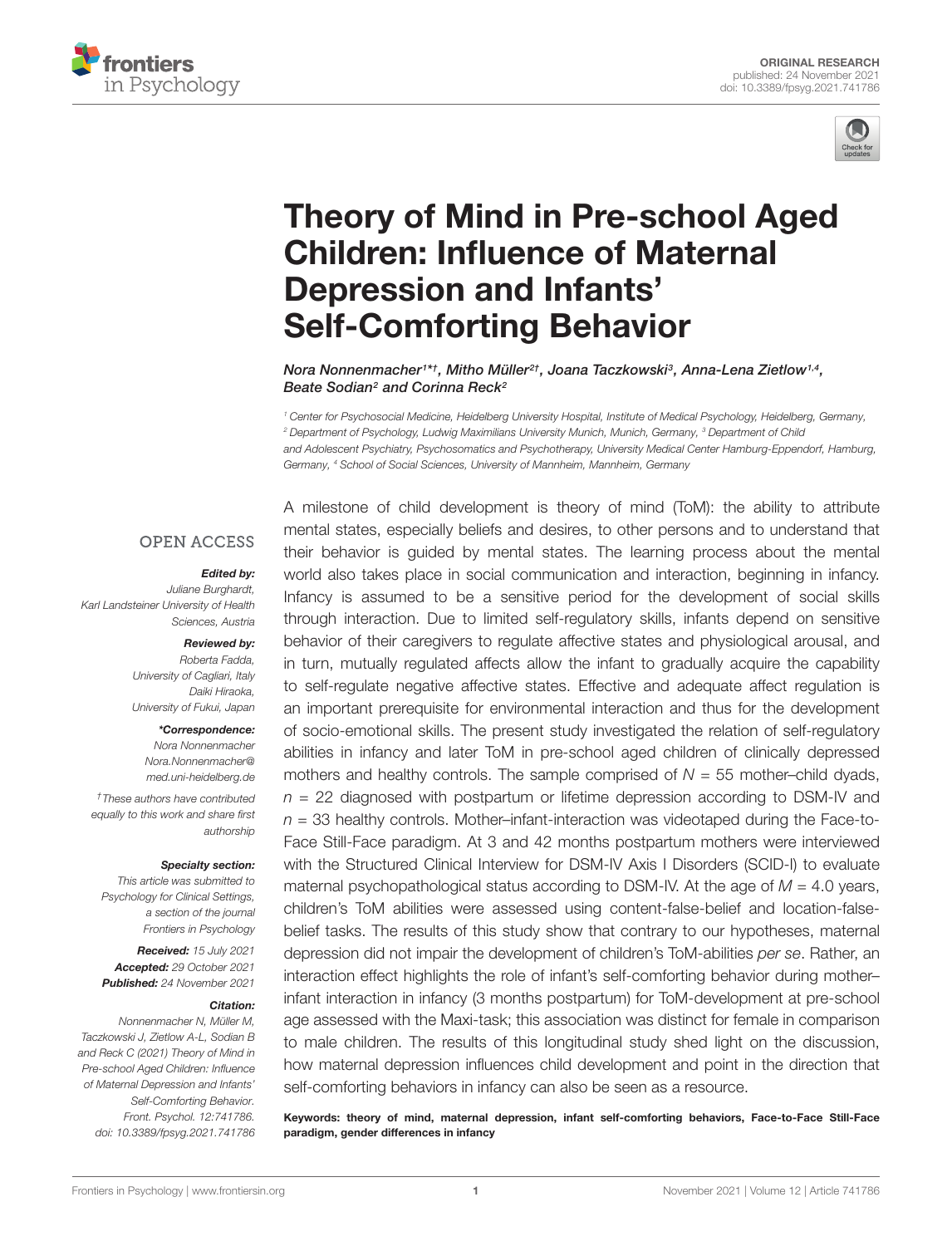# **INTRODUCTION**

An essential domain of children's cognitive development is the ability to attribute mental states, especially beliefs and desires, to other persons and to understand that their behavior is guided by such mental states [\(Premack and Woodruff,](#page-8-0) [1978\)](#page-8-0). This so-called theory of mind (ToM) develops between 3 and 5 years of age [\(Wellman et al.,](#page-8-1) [2001\)](#page-8-1). [Carpendale and Lewis](#page-7-0) [\(2004\)](#page-7-0) argue that children develop social cognition (knowledge of the world as well as knowledge of other people) through triadic interaction and the child's environment: learning about the mental world takes place during social communication and interaction, the caregiver functions as a social partner presenting mental state concepts, whereby the child gradually develops an understanding about the inner world and acquires the knowledge that individuals can have beliefs that differ from one to another.

Therefore, infancy is assumed to be a sensitive period for the development of social skills. One variable of special importance for child development is self-regulation: the ability of the child to manage distress and negative states and to maintain positive states [\(Kopp,](#page-8-2) [1989\)](#page-8-2). As [Beeghly and Tronick](#page-7-1) [\(2011\)](#page-7-1) argue: "Such distress continues at high energetic cost, precluding the child's engagement with the world and if chronic, compromising development." Thus, the social development might be impaired by compromised regulatory capacities. As infants only have a limited repertoire of self-regulatory behaviors during the first months of life, such as hand-to-mouth movements and nonnutritive sucking, caregivers are thought to play an important role in the development of self- and affect regulation in infants. If caregivers interact in a supportive way, their infants benefit from dyadic processes, such as affect regulation and interactive repair [\(Feldman,](#page-7-2) [2007;](#page-7-2) [Reck et al.,](#page-8-3) [2011;](#page-8-3) [Müller](#page-8-4) [et al.,](#page-8-4) [2015;](#page-8-4) [Noe et al.,](#page-8-5) [2015;](#page-8-5) [Zietlow et al.,](#page-8-6) [2019\)](#page-8-6). Previous research indicated, that infants show increased self-comforting behaviors if caregivers are unable to co-regulate infant's affect (e.g., due to psychiatric disorders) [\(Granat et al.,](#page-7-3) [2017\)](#page-7-3). In this case, increased self-comforting behavior in infancy was seen as an indicator for an increased developmental risk due to an inadequate affective response of the caregiver and as an indicator that child's emotion and interpersonal regulation fails [\(Gianino and Tronick,](#page-7-4) [1988;](#page-7-4) [Tronick and Cohn,](#page-8-7) [1989;](#page-8-7) [Müller et al.,](#page-8-8) [2016;](#page-8-8) [Granat et al.,](#page-7-3) [2017\)](#page-7-3). Nevertheless, the ability to regulate affects via self-comforting behavior could also be seen as a resource. [Cole et al.](#page-7-5) [\(2004\)](#page-7-5) discuss, that infants first have basic self-regulatory capacities, then engage with caregivers for external stress regulation, and finally develop an array of additional self-regulatory strategies over the toddler and preschool years. With regard to children's ToM, [Fonagy et al.](#page-7-6) [\(2002\)](#page-7-6) assume, that it can only develop on the basis of adequate affect regulation competencies.

Besides affect regulation, maternal depression may add to a specific risk constellation for ToM development, as maternal depression can be seen as a risk factor for adequate dyadic regulation. Depression belongs to the most common psychiatric disorders and often affects women during the peripartum period with prevalence rates up to 11.9% [\(Woody et al.,](#page-8-9) [2017\)](#page-8-9). For

Germany, prevalence rates of 6% for postpartum depression are reported [\(Reck et al.,](#page-8-10) [2008\)](#page-8-10). Findings highlight the negative influence of maternal depression on dyadic affect and stress regulation [\(Reck et al.,](#page-8-11) [2004\)](#page-8-11) and corroborate the hypothesis, that children of depressed mothers have difficulties to develop adequate stress- and affect-regulation skills, what might affect child development in the long term [\(Reck et al.,](#page-8-12) [2016\)](#page-8-12). One factor accounting for this risk might be maladaptive interactional patterns between a depressed mother and her child, which might in turn affect the development of social skills in children [\(Coyl](#page-7-7) [et al.,](#page-7-7) [2002;](#page-7-7) [Field et al.,](#page-7-8) [2006;](#page-7-8) [Lindsey et al.,](#page-8-13) [2013;](#page-8-13) [Danzig](#page-7-9) [et al.,](#page-7-9) [2015;](#page-7-9) [Reck et al.,](#page-8-12) [2016;](#page-8-12) [Fadda and Lucarelli,](#page-7-10) [2017\)](#page-7-10). Thus, one might assume a general mediatory role of maternal caregiving regarding the associations between maternal disorder and infant development. Nevertheless, there are also studies that did not find differences in the interactional characteristics in depressed compared to healthy mothers [\(Carter et al.,](#page-7-11) [2001;](#page-7-11) [Weinberg et al.,](#page-8-14) [2008;](#page-8-14) [Sidor et al.,](#page-8-15) [2011\)](#page-8-15). Therefore, we cannot generally assume that the quality of mother–infant-interaction is impaired in dyads, in which mothers suffer from depression. In fact, there are also studies suggesting a moderating role of maternal caregiving regarding the discussed associations [\(Kaplan et al.,](#page-8-16) [2008;](#page-8-16) [Grant et al.,](#page-7-12) [2010a](#page-7-12)[,b\)](#page-7-13). Even though these studies demonstrated the moderation by maternal caregiving for prepartum disorders and discuss the results in the light of fetal programming, we suggest applying the idea of a moderative risk constellation between disorder and caregiving to the postpartum period. When regarding infant self-comforting behavior, the results of [Müller et al.](#page-8-8) [\(2016\)](#page-8-8) suggest that there is not a general mediation path between maternal disorder and infant selfregulation, whereas maternal bonding, a construct conceptually and empirically close to maternal caregiving [\(Noorlander et al.,](#page-8-17) [2008\)](#page-8-17), was investigated as a mediator in an sample of postpartum anxious mothers.

Moreover, negative effects of maternal depression on child development were reported, e.g., for socio-emotional [\(Madigan](#page-8-18) [et al.,](#page-8-18) [2018;](#page-8-18) [Barnes and Theule,](#page-7-14) [2019\)](#page-7-14) and physical development [\(Pierce et al.,](#page-8-19) [2020\)](#page-8-19). A few studies investigated the association between maternal depression and ToM development and reported a direct negative effect of maternal depression on children's ToM performance at 4 and 5 years [\(Rohrer et al.,](#page-8-20) [2011;](#page-8-20) [Shamblaw et al.,](#page-8-21) [2019\)](#page-8-21). However, another study did not find impairments in the ToM of children of depressed mothers [\(Greig](#page-7-15) [and Howe,](#page-7-15) [2001\)](#page-7-15). To date, the exact mechanisms and pathways of ToM development in children of depressed mothers are not yet entirely clarified.

Besides maternal depression, child gender is also discussed as an important variable in the consideration of specific risk constellations for child development. Recent research suggests a different use of self-directed regulation strategies for male and female infants [\(Müller et al.,](#page-8-8) [2016\)](#page-8-8). Furthermore, male infants show greater difficulties than female infants in maintaining interactive regulation, and mother–son dyads take longer to repair interactive errors [\(Weinberg et al.,](#page-8-22) [1999\)](#page-8-22). Gender differences seem also evident when considering the effects of maternal depression, as mother–son dyads have a less well-adapted interaction than mother–daughter dyads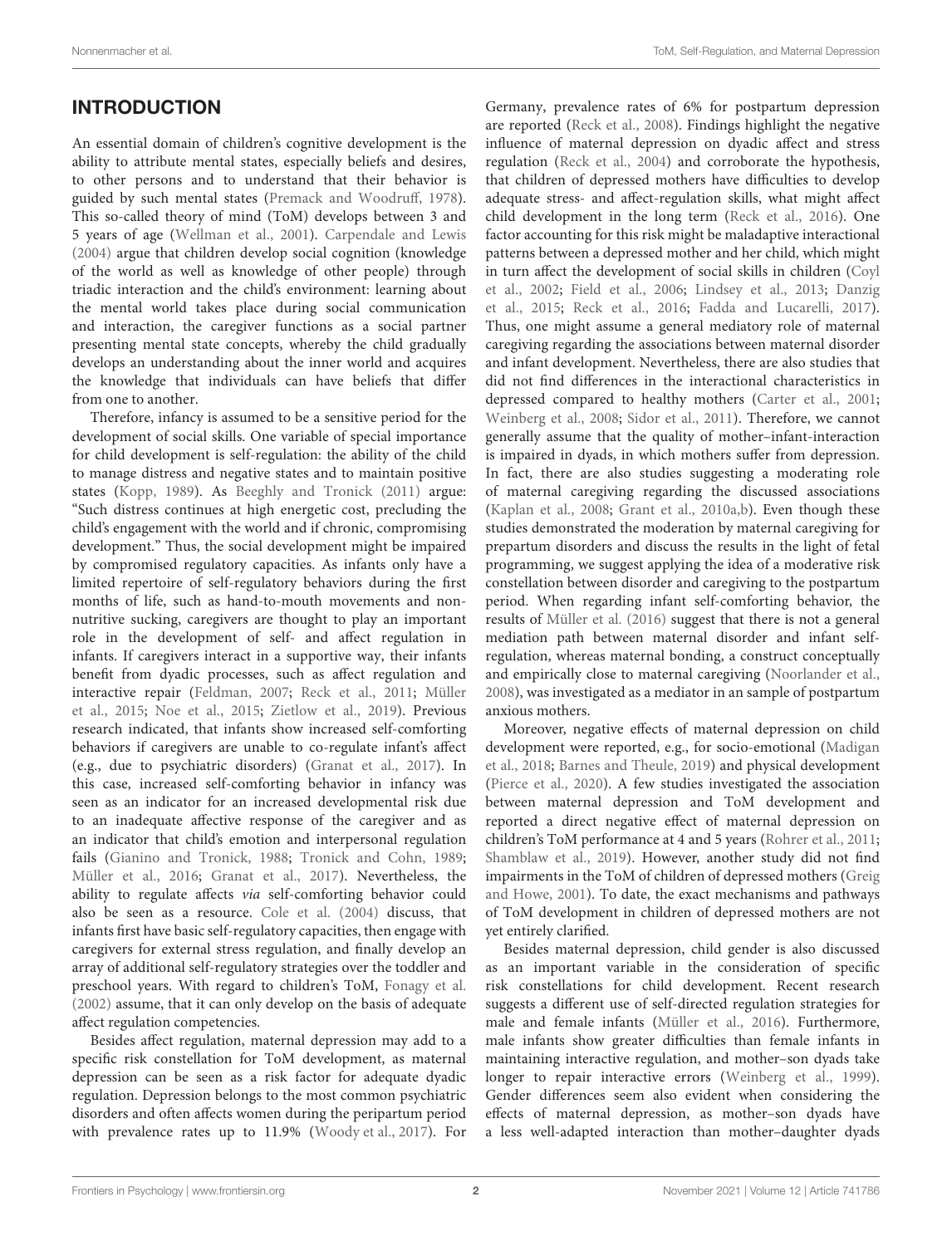with highly depressive mothers [\(Weinberg et al.,](#page-8-23) [2006\)](#page-8-23) and maternal depression is only significantly associated with cognitive outcomes in boys [\(Ahun et al.,](#page-7-16) [2021\)](#page-7-16). Moreover, male infants may be more sensitive to distress due to differences in hormonal function and cortisol responses [\(Elsmén et al.,](#page-7-17) [2004\)](#page-7-17).

In sum, the development of ToM can be impaired in children of depressed mothers and an association to the child's affect regulation is discussed. To the best of the author's knowledge, this is the first study focusing on specific risk constellations for ToM development, investigating possible associations between infant self-comforting behavior during interaction with their mothers and later ToM-development in the light of maternal depression.

We hypothesize that maternal depression impairs offspring's development of a ToM at pre-school age. So far, there are studied indicating a direct association between maternal depression and child outcome, while other studies do not find a direct association. Therefore, the exact circumstances, under which maternal depression exerts influence on child development, are not yet entirely clarified. This study uses a moderation analysis to approach this research question. We hypothesize that the association between maternal depression and child development is moderated by self-comforting behavior during mother–child interaction in the early postpartum period. A moderation examines the combined effect of two variables, the predictor variable (maternal depression) and the moderator (infant selfcomforting), and analyzes how the relationship between the predictor and the outcome variable changes as a function of the moderator variable [\(Field,](#page-7-18) [2013\)](#page-7-18). Therefore, moderation analysis is of use when examining when or under what circumstances a predictor exerts influence on the outcome variable. To date, there are no studies exploring infant self-comforting behavior as a possible moderator between maternal depression (predictor variable) and ToM-development of children at pre-school age (outcome variable). We hypothesize, that the relationship between maternal depression and child development increases as a function of how distinct infant self-comforting behavior is, as self-comforting behavior can be seen either as a resource or as an indicator for an increased developmental risk due to an inadequate affective response of the caregiver. Besides infant self-comforting behavior, we expect the associations between maternal depression and child development to be influenced by infant gender; however, to the best of the author's knowledge, the direction of effects cannot be derived by literature. Thus, we investigate the moderation effects of infant gender exploratory. To investigate whether the relationship between maternal depression and child development is much more mediated (rather than moderated), we conducted an exploratory analysis of child self-comforting behavior as a mediator. In this study, postpartum and lifetime depression were focused, as a remission of psychiatric symptoms does not necessarily lead to an improvement of the quality of the mother–child relationship and interaction [\(Thomas et al.,](#page-8-24) [2015;](#page-8-24) [Nonnenmacher et al.,](#page-8-25) [2016\)](#page-8-25), Therefore, not only acute depressive episodes but also remitted and lifetime diagnoses may exert negative long-term influence on mother–child relationship and interaction.

# MATERIALS AND METHODS

# Procedure and Participants

Participating mothers ( $N = 108$ ) gave birth between May 2009 and December 2012 and were recruited in local maternity hospitals ( $n = 104$ ) and the mother-infant unit ( $n = 4$ ) of the Psychiatric University Hospital Heidelberg. Eligible mothers were screened for depressive syndromes according to DSM-IV, and subsequently interviewed with the Structured Clinical Interview for DSM-IV Axis I Disorders (SCID-I) [\(Wittchen et al.,](#page-8-26) [1997\)](#page-8-26) within the first 3 months postpartum (TI). At this first assessment point, the Face-to-Face Still-Face paradigm (FFSF; [Tronick et al.,](#page-8-27) [1978\)](#page-8-27) was videotaped. The FFSF consists of three episodes each lasting 2 min: first, an initial face-to-face interaction in which the mothers are instructed to play with their infant as usual (without the aid of toys and pacifiers). Next, the still-face episode in which the mothers have to turn their head aside while silently counting to 10 and then turn back to the infant but not engage in any gestures, facial expressions, or vocalizations. Finally, the procedure ends with the reunion episode in which the mother is required to resume face-to-face play with her infant.

Four years postpartum (TII), mother–child dyads were reinvited to the lab. At this follow-up assessment, children's ToM was assessed with a location and a content false belief task.

Regarding the first assessment point 3 months postpartum, the initial sample size of  $N = 108$  mothers was reduced to  $n = 92$  due to the exclusion of women without depression but with other psychiatric diagnoses ( $n = 11$ ) and missing FFSF  $(n = 5)$ . Four years postpartum, sample size was reduced to  $n = 55$  due to missing follow-up data. Women were assigned to the healthy ( $n = 33$ ) or depressed ( $n = 22$ ) group according to their mental health status postpartum (TI). The healthy group consisted of mothers without current or lifetime psychiatric disorders. Characteristics of the depressed group are reported elsewhere [\(Nonnenmacher et al.,](#page-8-25) [2016\)](#page-8-25).

All participating mothers needed to be at least 18 years old and have adequate knowledge of the German language. Exclusion criteria for children were prematurity (born before the completion of the 36th week of gestation), small-for-gestationalage or congenital abnormalities. None of the children met these exclusion criteria.

The independent Ethics Committee of the Heidelberg Medical Faculty had previously approved the study protocol. Written informed consent was obtained after study procedures had been fully explained.

# Sample Characteristics

Maternal age at birth ranged from 24 to 43 years with a mean of  $M = 33.40$  years (SD = 4.1) within the overall sample ( $n = 55$ ).

Infant's age at TI ranged from 12.7 to 17.9 weeks with a mean age of  $M = 14.6$  (SD = 1.4) weeks. At pre-school age (TII), child's age ranged from 3.1 to 4.2 years with a mean age of  $M = 4.0$  (SD = 0.2) years. With regard to the total sample,  $n = 23$  (41.8%) children were female and  $n = 32$  (58.2%) were male. The distribution of maternal education level in the overall sample was as follows:  $n = 13$  (16.4%) completed intermediate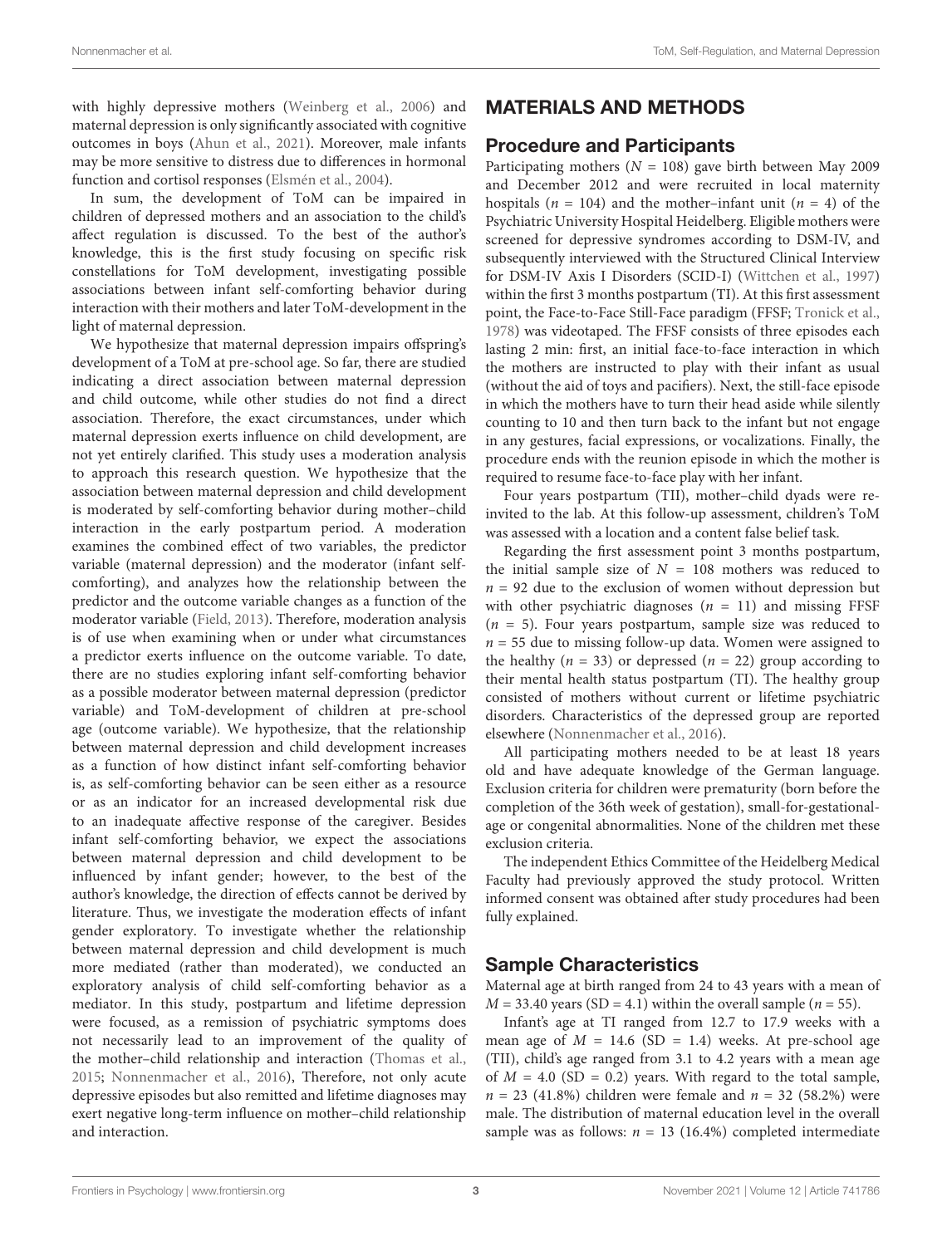secondary education,  $n = 9$  (23.6%) qualified for university admission, and  $n = 33$  (60.0%) held a university degree. Detailed sociodemographic information are displayed in **[Table 1](#page-3-0)**.

## **Measures**

## Structured Clinical Interview for DSM-IV Axis I **Disorders**

The German version of the SCID-I [\(Wittchen et al.,](#page-8-26) [1997\)](#page-8-26) is a semi-structured and a widely used interview for the diagnosis of selected Axis I disorders. It was used by trained and experienced clinical psychologists for the assessment of maternal depression.

## Coding of Infant Behavior During the Face-to-Face Still-Face: Infant and Caregiver Engagement Phases-Revision

As described in [Müller et al.](#page-8-8) [\(2016\)](#page-8-8), the FFSF was videotaped and coded by two trained and reliable coders using the German translation and revision of the micro-analytical Infant and Caregiver Engagement Phases-Revision (ICEP-R; [Reck et al.,](#page-8-28) [2009\)](#page-8-28), using the Noldus Observer Video-Pro® coding system with 1 s time intervals. The coders were blind to the hypotheses of the study and the maternal psychiatric status.

The ICEP-R combines information from the infant's and caregiver's face, direction of gaze and vocalizations. Additionally for infants and co-occurring to the maternal and infant engagement codes (as described, e.g., [Müller et al.,](#page-8-4) [2015\)](#page-8-4), oral and manual self-comforting behaviors were coded. Oral selfcomforting (ISCO) included: (1) the infants' initiated skin contact between their own body parts and their mouth, (2) the infants'

initiated mouth contact to exogenous objects, or (3) sucking on the caregiver's hand or fingers (self-initiated or not). Manual selfcomforting behaviors (ISCH) are coded if the infants touch one hand with the other. The primary independent measures were the sum of relative time proportions of infant self-comforting behaviors. In the following analyses, the relative time proportions for ISCO and ISCH (sum of seconds in which infants engage in oral or manual self-comforting behaviors divided by the time of the FFSF) were added. As both codes may occur simultaneously, the sum of sores can add up to  $>1$  or to  $>100\%$ , as the descriptive results of single codes are multiplied with 100%. In mean, infants engaged 11.54% of interaction time in self-comforting behaviors  $(SD = 2.27\%)$ .

## Theory of Mind Abilities at Pre-school Age

Two false belief tasks were used to assess ToM reasoning, one assessing children's understanding of a false belief about the content of a container, and one assessing their understanding of a false belief about the location of an object.

## Content False Belief Tasks

Content false belief tasks [\(Perner et al.,](#page-8-29) [1987;](#page-8-29) [Gopnik and](#page-7-19) [Astington,](#page-7-19) [1988\)](#page-7-19) measure if children are able to distinguish between two different beliefs concerning one state of affairs and if they are able to represent them simultaneously.

The experimenter shows the children a familiar container (a "Smarties" box) and asks, "What do you think is inside it?" (control question 1). Children are then shown that there is an unexpected content in the container (stones). The experimenter takes the stones out of the box, shows them to the child, saying

<span id="page-3-0"></span>

| <b>TABLE 1</b>   Maternal and child demographics and tests on comparability of subgroups. |                |           |                 |                                                      |                                                     |                |                |                 |                                               |  |  |  |
|-------------------------------------------------------------------------------------------|----------------|-----------|-----------------|------------------------------------------------------|-----------------------------------------------------|----------------|----------------|-----------------|-----------------------------------------------|--|--|--|
|                                                                                           | General        | Control   | <b>Clinical</b> | t(p)                                                 |                                                     | General        | Control        | <b>Clinical</b> | t(p)                                          |  |  |  |
| Infant age at T1 (weeks) <sup>a</sup><br>M(SD)                                            | 14.6(1.4)      | 14.6(1.5) | 14.5(1.2)       | 0.35(0.72)                                           | Child age at TII (years) <sup>b</sup><br>M(SD)      | 4.0(0.2)       | 4.0(0.2)       | 4.0(0.1)        | $-0.67(0.51)$                                 |  |  |  |
| Child IQ at TII (IQ norm) <sup>c</sup><br>M(SD)                                           |                |           |                 | $97.7(10.6)$ $96.8(10.7)$ $99.3(10.4)$ $-0.85(0.40)$ | Maternal age at birth (years) <sup>d</sup><br>M(SD) |                |                |                 | 33.4 (4.1) 33.0 (3.9) 34.2 (4.3) -1.08 (0.28) |  |  |  |
| Child gender (frequencies)                                                                | General        | Control   | <b>Clinical</b> | $\chi^2$ (p)                                         | <b>Bilingualism at TII</b><br>(frequencies)         | General        | Control        | Clinical        | $\chi^2$ (p)                                  |  |  |  |
| Female infants                                                                            | 23             | 14        | 9               | $0.01^{\circ}$ (0.91)                                | False                                               | 41             | 26             | 15              | $0.24^{f}$ (0.88)                             |  |  |  |
| Male infants                                                                              | 32             | 19        | 13              |                                                      | True                                                | 6              | $\overline{4}$ | $\mathbf{2}$    |                                               |  |  |  |
| Maternal education at T1<br>(frequencies)                                                 | General        | Control   | <b>Clinical</b> | U(p)                                                 | Number of children at T1<br>(frequencies)           | General        | Control        | Clinical        | U(p)                                          |  |  |  |
| University degree                                                                         | 33             | 21        | 12              | 308.5 (0.29)                                         | 1 child                                             | 32             | 20             | 12              | 358.0 (0.92)                                  |  |  |  |
| University entrance qualification                                                         | 9              | 7         | $\overline{c}$  |                                                      | 2 children                                          | 15             | $\overline{7}$ | 8               |                                               |  |  |  |
| Secondary qualification                                                                   | 13             | 5         | 8               |                                                      | 3 children                                          | 8              | 6              | $\overline{c}$  |                                               |  |  |  |
| Partnership at T1<br>(frequencies)                                                        | General        | Control   | <b>Clinical</b> | $\chi^2$ (p)                                         | <b>Occupation at T1</b><br>(frequencies)            | General        | Control        | <b>Clinical</b> | $\chi^2$ (p)                                  |  |  |  |
| False                                                                                     | $\overline{c}$ | 0         | $\mathbf{2}$    | $3.119$ (0.08)                                       | False                                               | 53             | 32             | 21              | $0.09h$ (0.77)                                |  |  |  |
| True                                                                                      | 53             | 33        | 20              |                                                      | True                                                | $\overline{c}$ | 1              |                 |                                               |  |  |  |

 $a$ min = 12.7; max = 17.9;  $b$ min = 3.1; max = 4.2;  $c$ min = 71.0; max = 124.0;  $d$ min = 24.1; max = 43.1;  $e$ 0 cells have expected count less than 5, minimum expected count is 9.2; <sup>f</sup>2 cells have expected count less than 5, minimum expected count is 2.2; <sup>g</sup>2 cells have expected count less than 5, minimum expected count is 0.8; <sup>h</sup>2 cells have expected count less than 5, minimum expected count is 0.3.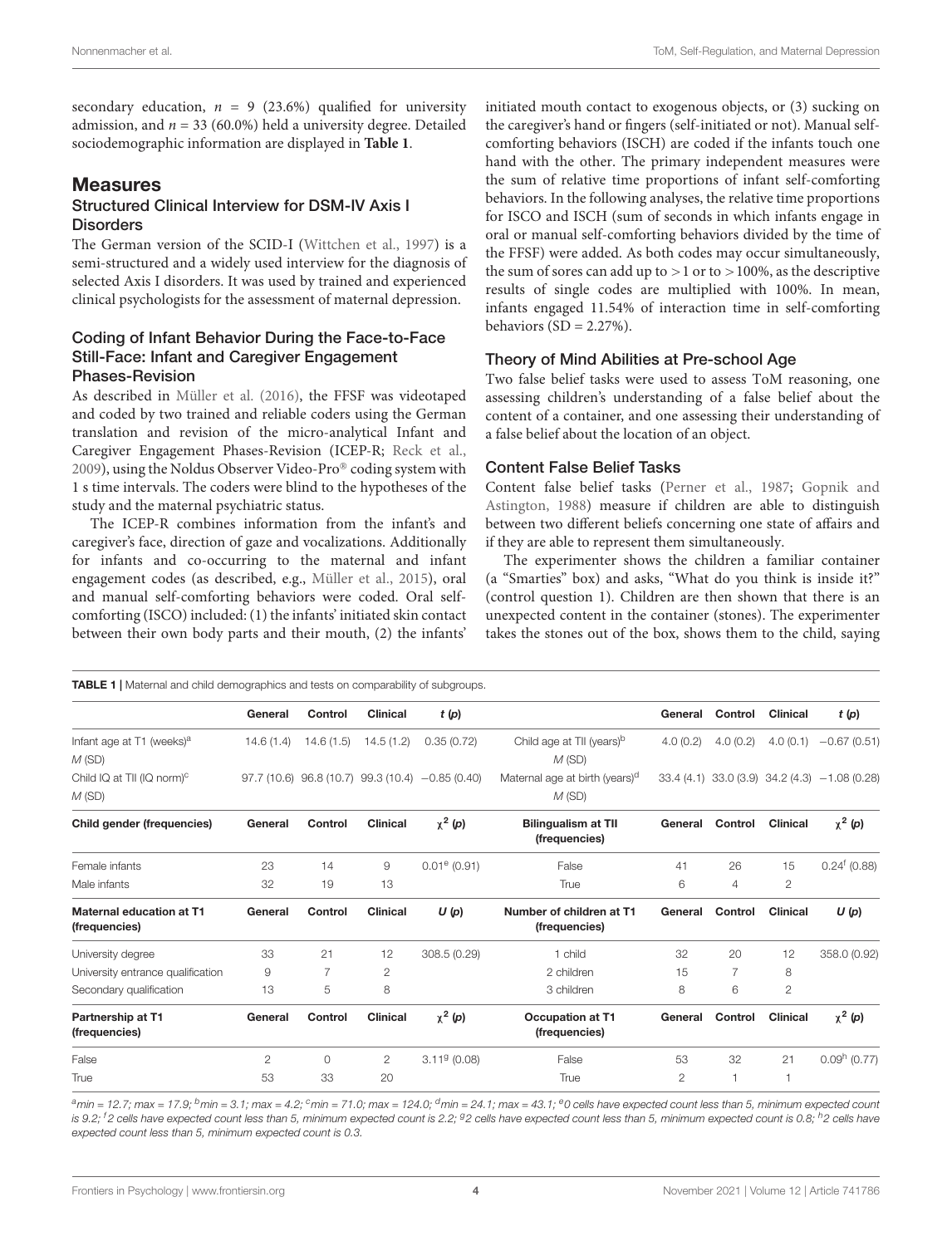"oh, there are stones in the box," and then puts them back into the box, closing the lid. Subsequently children are asked, "Before we opened the box, what did you think was in here?" (test question 1). Now the children have to distinguish between their former belief (sweets inside) and their current knowledge (stones). They have to represent these two different mental concepts simultaneously. Afterward, the children are shown a puppet. They are informed that the puppet does not know anything. The children are asked: "What does the puppet think is inside the box? Smarties or stones?" (test question 2). Once more the children need to represent their actual belief (stones inside) and the puppet's belief, even if they differ. As another control question, the children were asked, if the puppet has ever looked in the box (control question 2).

The children get one point for each correct answer to the test questions, two in sum. Child' responses to the test questions were only counted, if the two control questions were answered correctly.

In the presented study,  $n = 17$  children solved neither test question 1 nor test question 2,  $n = 21$  solved one test question correctly and  $n = 15$  solved both test questions.  $n = 2$  children could not be assessed, thus, have missing values in the analysis regarding the Smarties-score.

#### Location False Belief Task

Second, a widely used location false belief task was assessed, the so-called Maxi-task [\(Wimmer and Perner,](#page-8-30) [1983\)](#page-8-30). Children are told a story about Maxi, who puts chocolate in a closet and goes away. In the meantime, while Maxi is not in the room, his mother uses the chocolate for baking and then stores the chocolate in another closet and leaves the kitchen. After Maxi returned to the kitchen, children were asked: "Where will Maxi look for the chocolate?" (test question 1). The children have to represent Maxi's false belief independently of their own knowledge of the current location of the chocolate. As a reminder question, the children were asked where the chocolate is actually located.

The story goes on, Maxi's brother asks him for the chocolate and Maxi tells him the wrong closet so that the brother will not find the chocolate. The children were asked: "What does Maxi tell his brother where the chocolate is?" (test question 2). The children need to represent Maxi's belief to give the correct answer even if Maxi's belief is wrong and differs from their own belief. Therefore, test question 2 tests the understanding of the consequences of the false belief understanding (test question 1). Finally, a second reminder question and a control question were asked ("Where is the chocolate actually located?" and "Where was the chocolate stored at the beginning?"). Child' responses to the test question were only counted, if the control question and the reminder questions were answered correctly.

The points were awarded as follows: children get zero point, if neither test question 1 nor test question 2 was answered right or if only test question 2, but not test question 1 was answered correctly (as this might be a coincidence and cannot be seen as evidence for false belief understanding). One point was awarded, when only test question 1, but not test question 2 was answered correctly, two points were awarded, when both test questions were answered correctly (min = 0; max = 2).

In our study,  $n = 23$  children solved neither task or only test question 2 (0 points),  $n = 21$  solved test question 1 (1) point), and  $n = 9$  solved both tasks (2 points).  $n = 1$  child could not be assessed, thus, has a missing value in the analysis regarding the Maxi-score.

## Child's Cognitive Development

German Version of the Wechsler Preschool and Primary Scale of Intelligence – III: Hannover–Wechsler Intelligence Test for preschool children – III (HAWIVA-III) [\(Ricken et al.,](#page-8-31) [2007\)](#page-8-31).

Child's cognitive development was assessed with the HAWIVA-III by a trained psychologist. Children performed eight subtests (Mosaic test, General knowledge, Laying figures, Vocabulary test, Image concepts, Symbol search, Recognize terms, and Coding symbols); the full-scale intelligence quotient (IQ) was calculated from these subscales (age-standardized). IQ-scores of 85–115 ( $M = 100$ ; SD = 15) are classified as average.

#### **Demographic information form and informed consent**

Each woman completed a demographic information form at both measurement points, including general data about children, bilingualism of the child, maternal educational level, and age.

## Statistical Analyses

We used the Statistical Package for Social Sciences (IBM<sup>TM</sup> SPSS® v. 26.0.0.0) for all the analyses conducted in this study. Powerestimations for the confirmative analysis were computed using G-Power v. 3.1.9.7 [\(Faul et al.,](#page-7-20) [2007,](#page-7-20) [2009\)](#page-7-21). [Little'](#page-8-32)s [\(1988\)](#page-8-32) missing completely at random (MCAR)-test was used to evaluate if the list-wise case-exclusions as described in the participants section were valid for our data set before carrying out the main analyses. The MCAR-test analyses if the MCAR-condition is fulfilled. If non-significant, differences between excluded cases and the remaining sample are unlikely and missing values are unlikely to depend on third variables. To ensure comparability between the groups, differences regarding demographic characteristics between controls and their clinical counterparts were explored (*via t*-tests, *U*-tests, and  $\chi^2$ -tests).

Since the distributions of most of parametric study variables were significantly skewed ( $p < 0.01$  in Kolmogorov–Smirnov and Shapiro–Wilk test), we used generalized linear modeling (with robust maximum likelihood estimation), as general linear model may lack sufficient robustness against the violation of mathematical assumptions (e.g., normal distribution) and thus may lead to progressive statistical decisions (especially in small samples and between unequally sized groups). The hypotheses were tested in two models, one for each measure of child ToM abilities (location and content false belief task). As two models were estimated, the critical  $\alpha$ -error for the main analyses was Bonferroni–Holm adjusted to  $\alpha$  = 0.025 for the first and  $\alpha$  = 0.05 for the second model. Empirical p-values are two-tailed. As estimator for effect sizes  $w^2(\frac{\chi^2}{N})$  $\frac{X^2}{N}$ ) was computed for significant results. According to [Cohen'](#page-7-22)s [\(1977\)](#page-7-22) conventions,  $w^2 = 0.01$  are small,  $w^2 = 0.09$  are medium-sized, and  $w^2 = 0.25$  are large effects.

Exploratory, we evaluated if infant self-comforting behaviors mediated between diagnostic group and the ToM measures using conditional process analyses via the SPSS® Makro "PROCESS"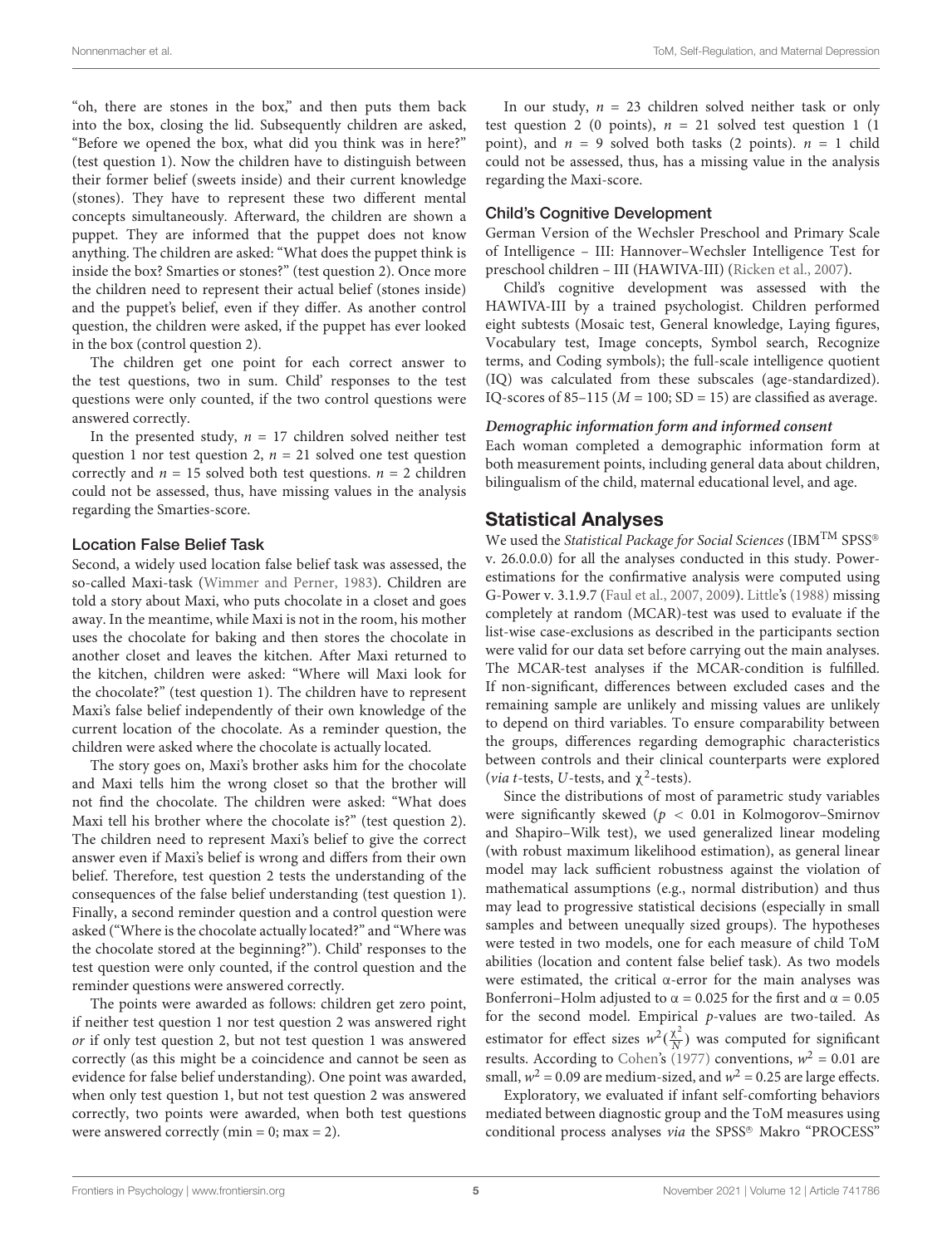(v. 3.5) [\(Hayes,](#page-7-23) [2018\)](#page-7-23). We tested a simple mediation model (model 4). The standard errors and confidence intervals of the indirect (mediated) effects are bootstrapped and bias corrected  $(n = 5,000$  samples). Empirical p-values are two-tailed and were not adjusted due to the exploratory nature of these analyses (critical  $\alpha = 0.05$ ).

# RESULTS

## Preliminary Analyses

In order to ensure comparability between the clinical and the control group, the distributions of demographic variables were compared using  $t$ -,  $U$ -, and  $\chi^2$ -tests. As demonstrated in **[Table 1](#page-3-0)** no differences were found between the groups. Analyses regarding comparability of sociodemographic variables between depressed and healthy group revealed no significant differences (see **[Table 1](#page-3-0)**).

For the MCAR-test, we considered the following variables: socio-demographic data (e.g., age), interaction variables and matching data (ICEP-R), as well as questionnaire data (Beck Depressions Inventory, BDI-II; [Hautzinger et al.,](#page-7-24) [2009\)](#page-7-24); German version of Child Behavior Checklist (CBCL 1,5-5; [Arbeitsgruppe Deutsche Child Behavior Checklist,](#page-7-25) [2000\)](#page-7-25); Partnership Questionnaire (PFB; [Hahlweg,](#page-7-26) [1996\)](#page-7-26); and Edinburgh Postpartum Depression Scale (EPDS; [Bergant et al.,](#page-7-27) [1998\)](#page-7-27). The test was non-significant ( $\chi^2 = 3,138.76$ , df = 5,033, p = 0.99). Therefore, the list-wise case-exclusions were valid for our sample and the sub-population is representative for the larger sample.

## Main Analyses

We used generalized linear modeling with robust maximum likelihood estimations to evaluate the hypotheses in two models, one for each child ToM abilities. The dependent variables were the ToM-scores described above (Smarties- and Maxi-score). We included the diagnostic group and child gender as dummy-coded variables (index categories were the control group and female gender) as well as self-directed regulation as main effects in the model. Additionally, we included a diagnostic group  $\times$  child gender, a diagnostic group  $\times$  self-directed regulation as well as a child gender  $\times$  self-directed regulation interaction term, to evaluate if a potential effect of self-directed regulation is moderated by group or gender.

As demonstrated in **[Table 2](#page-5-0)**, regarding the Smarties-score there was no significant main or interaction effect ( $p > 0.08$ ). Moreover, the omnibus test was non-significant ( $p = 0.53$ ). The power for this analysis was approximated for linear multiple regressions. The chance of finding a large effect ( $f^2 = 0.35$ ) of single coefficients in our sample was had a power of  $1 - \beta = 0.99$ . Medium-sized effects ( $f^2 = 0.15$ ) could be detected with a power of 1-β = 0.79. Only small effects ( $f^2$  = 0.02) could not sufficiently be excluded with a chance of 17.2% for detection.

Regarding the Maxi-score, the omnibus test was significant ( $p = 0.03$ ). There was no significant main effect ( $p > 0.09$ ), however, there was a significant interaction term between child gender and self-directed regulation ( $p < 0.01$ ), indicating a large effect ( $w^2 = 0.28$ ): according to this interaction effect, the association between self-directed regulation and child Maxi-score is pronounced for female in comparison to male gender. The other two interaction effects were not significant ( $p > 0.23$ ). The power for this analysis was approximated for linear multiple regressions. The chance of finding a large effect ( $f^2 = 0.35$ ) of single coefficients in our sample was had a power of  $1-\beta = 0.99$ . Medium-sized effects ( $f^2 = 0.15$ ) could be detected with a power of 1-β = 0.80. Only small effects ( $f^2$  = 0.02) could not sufficiently be excluded with a chance of 17.5% for detection.

## Additional Analyses

Although the distributions of child IQ and bilingualism at TII did not differ between the groups and thus do not fulfill a main criterion for confounding, the analyses were repeated with these potential confounders as covariates.

Still, there are no other significant main or interaction effects regarding the Smarties-score ( $p > 0.16$ ).

Regarding the Maxi-score, the interaction effect between child gender and self-directed regulation remains significant  $(p < 0.01)$ . Additionally in this model there are no other significant main or interaction effects ( $p > 0.21$ ).

Furthermore, we analyzed if infant self-comforting behaviors mediated the association between diagnostic group and child

<span id="page-5-0"></span>

|                                       | Parameter                  | в        | <b>SE</b> | Lower CI bound (95%) | Upper CI bound (95%) | Wald $\chi^{2a}$ | р       |
|---------------------------------------|----------------------------|----------|-----------|----------------------|----------------------|------------------|---------|
| Model 1: Smarties                     | Control group              | $-0.540$ | 0.316     | $-1.159$             | 0.078                | 2.931            | 0.087   |
| score $(n = 53)^a$                    | Female gender              | $-0.226$ | 0.345     | $-0.901$             | 0.450                | 0.428            | 0.513   |
|                                       | Self-directed regulation   | $-1.026$ | 1.076     | $-3.136$             | 1.083                | 0.909            | 0.340   |
|                                       | Group $\times$ gender      | 0.167    | 0.422     | $-0.660$             | 0.995                | 0.157            | 0.692   |
|                                       | Group $\times$ regulation  | 2.161    | 1.326     | $-0.438$             | 4.761                | 2.655            | 0.103   |
|                                       | Gender $\times$ regulation | 0.673    | 1.496     | $-2.258$             | 3.604                | 0.202            | 0.653   |
| Model 2: Maxi score<br>$(n = 54)^{6}$ | Control group              | 0.330    | 0.256     | $-0.172$             | 0.831                | 1.660            | 0.198   |
|                                       | Female gender              | 0.172    | 0.305     | $-0.427$             | 0.771                | 0.317            | 0.574   |
|                                       | Self-directed regulation   | 1.527    | 0.900     | $-0.237$             | 3.290                | 2.879            | 0.090   |
|                                       | Group $\times$ gender      | $-0.424$ | 0.358     | $-1.126$             | 0.278                | 1.403            | 0.236   |
|                                       | Group $\times$ regulation  | $-1.056$ | 0.979     | $-2.974$             | 0.862                | 1.165            | 0.280   |
|                                       | Gender $\times$ regulation | 3.564    | 0.923     | 1.755                | 5.372                | 14.919           | < 0.001 |

 $^2$ Likelihood-ratio omnibus test compares the fitted model against the intercept-only model,  $\chi^2$  = 5.09,  $p$  = 0.53; intercept: B = 1.26, SE = 0.23, 95% Cl = [0.81; 1.71], Wald  $\chi^2 = 30.47$ ,  $p < 0.01$ .

bLikelihood-ratio omnibus test compares the fitted model against the intercept-only model,  $\chi^2$  = 13.82, p = 0.03; intercept: B = 0.34, SE = 0.17, 95% CI = [0.00; 0.67], Wald  $\chi^2$  = 3.90,  $p < 0.05$ .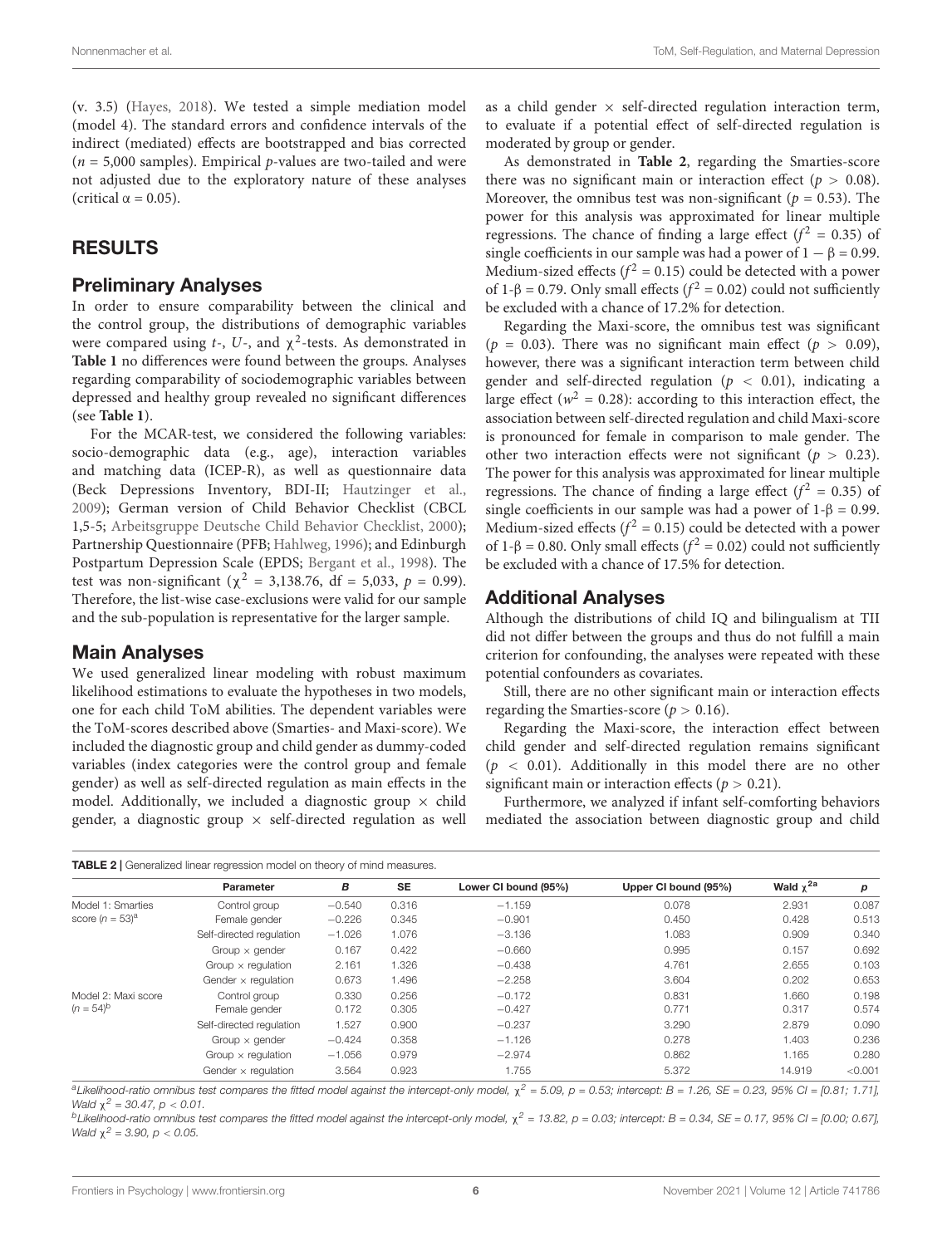ToM-abilities. Regarding the Smarties-score, the total effect  $(B = 0.220, SE = 0.218, t = 1.007, p = 0.319, 95\% \text{ CI} = [-0.219;$ 0.658]), the direct effect  $(B = 0.248, SE = 0.217, t = 1.141,$  $p = 0.259, 95\% \text{ CI} = [-0.188; 0.684])$  as well as the indirect effect ( $B = -0.028$ , SE = 0.049, 95% CI = [-0.135; 0.068]) were not significant. The same accounted for the Maxi-score: the total effect  $(B = -0.036, SE = 0.209, t = -0.171, p = 0.865, 95\%$ CI =  $[-0.456; 0.384]$ , the direct effect ( $B = -0.007$ , SE = 0.204,  $t = -0.036$ ,  $p = 0.971$ , 95% CI = [-0.417; 0.402]) as well as the indirect effect ( $B = -0.028$ , SE = 0.060, 95% CI = [-0.147; 0.113]) were not significant.

## **DISCUSSION**

Aim of this longitudinal study was to clarify the relation of selfregulatory abilities in infancy and later ToM in pre-school aged children of clinically depressed mothers and healthy controls.

The study highlights the role of infant's self-comforting behavior for ToM development at pre-school age, as we found an interesting interaction effect indicating an association between self-comforting behavior at 3 months of age and child development of location belief understanding (Maxi-score) at pre-school age, specific for girls. Self-comforting behavior was assessed during interaction between the infant and its mother 3 months postpartum and therefore also includes information about dyadic interaction between the infant and its mother. As some studies reported increased self-comforting behaviors in infants of mothers with psychiatric disorders [\(Granat et al.,](#page-7-3) [2017\)](#page-7-3), increased self-comforting behaviors in infancy were seen as a necessary adaptation of the infant as their mothers lack sufficient dyadic affect regulation strategies. Therefore, increased self-comforting behaviors in infancy were seen as an indicator for an ineffective co-regulation of infant's affect through the mother and therefore as an indicator for an insensitive parenting environment. The results of this study point in the direction that increased self-comforting behaviors (regardless of the conditions of origin) can be seen as an immense resource for child development and support functional affect and stress regulation strategies. Clearly, this association needs further investigation.

One explanation for the stronger association between infant's self-comforting behavior and ToM in female children might be, that female infants are more sensitive to social signals, as it was shown that newborn and 12-month-old females show higher preferences for social stimuli than non-social stimuli in comparison to males [\(Connellan et al.,](#page-7-28) [2000;](#page-7-28) [Lutchmaya and](#page-8-33) [Baron-Cohen,](#page-8-33) [2002\)](#page-8-33). It is possible, that female infants are more sensitive to identify and adapt to insensitive maternal caregiving and that they are able to perpetuate the self-directed regulatory style into later development. This hypothesis is supported by a study of our work group, which revealed that female infants were more sensitive to low maternal bonding in the context of maternal anxiety disorders than male infants [\(Müller et al.,](#page-8-8) [2016\)](#page-8-8). Furthermore, child motoric development might account for this effect, as female infants develop mature motoric skills earlier in infancy than male infants [\(Dinkel and Snyder,](#page-7-29) [2020\)](#page-7-29).

The relations between self-regulatory behaviors in infancy and later ToM which were observed in the present study were task specific (content vs. location false belief, understanding of own vs. other's false belief). This finding is first evidence for a relation between self-regulation in infancy and later ToM. Clearly, it needs to be further explored. It appears that the present version of the Maxi task, which tested not only first order false belief understanding, but also tactical deception based on false belief understanding was a stricter test for ToM competence than the content false belief task, and was therefore more suitable for finding evidence for the assumed relationship. Further research needs to systematically address the generality of predictive relations of self-regulatory behavior in infancy and later ToM.

Contrary to our hypotheses, maternal postpartum or lifetime depression was not directly associated with child's ToM at preschool age. Although some studies showed a direct association between maternal depression and child' ToM abilities [\(Rohrer](#page-8-20) [et al.,](#page-8-20) [2011;](#page-8-20) [Shamblaw et al.,](#page-8-21) [2019\)](#page-8-21), other studies did not find such an association. A study by [Greig and Howe](#page-7-15) [\(2001\)](#page-7-15) only found differences in children's emotion understanding, but not in their false belief competence. The results of this study add to the heterogeneous picture about the influence of maternal depression on children' ToM and suggest that there must be other factors contributing to ToM development than maternal depression alone. Recent research indicates, that special characteristics of maternal depression account for the increased developmental risk of children of depressed mothers, such as chronicity, duration of the episode and severity (NICHD [Early Child Care Research Network,](#page-7-30) [1999;](#page-7-30) [Urizar and Muñoz,](#page-8-34) [2021\)](#page-8-34). The study by [Rohrer et al.](#page-8-20) [\(2011\)](#page-8-20), which showed an association between maternal depression and ToM development in children, also reported that this association was especially significant if the mother suffered from recurrent depressive episodes. Furthermore, the timing of the depressive episode may exert influence on child development. As ToM develops during the first years of life, it can be assumed that child development is influenced by maternal mental disorder occurring during this time of the child's life. Corresponding analyses should be targeted in future research.

There are some limitations to this study: due to a small sample size and subsequently reduced power, it was not possible to test for different clinical course patterns of maternal depression from postpartum period up to pre-school age. Furthermore, our sample was characterized by an over proportion of academic degrees.

Further research is needed to obtain specific baseline knowledge about the relationship between maternal depression and ToM development, taking self-comforting behavior into account. For example, the clinical course patterns of maternal depression from infancy up to pre-school age as well as the course and the origins of self-comforting behavior and their associations with ToM development are important research questions. Finally yet importantly, interactional behavior of the caregiver should also be addressed. Nevertheless, the results of this study highlight the influence of self-comforting behaviors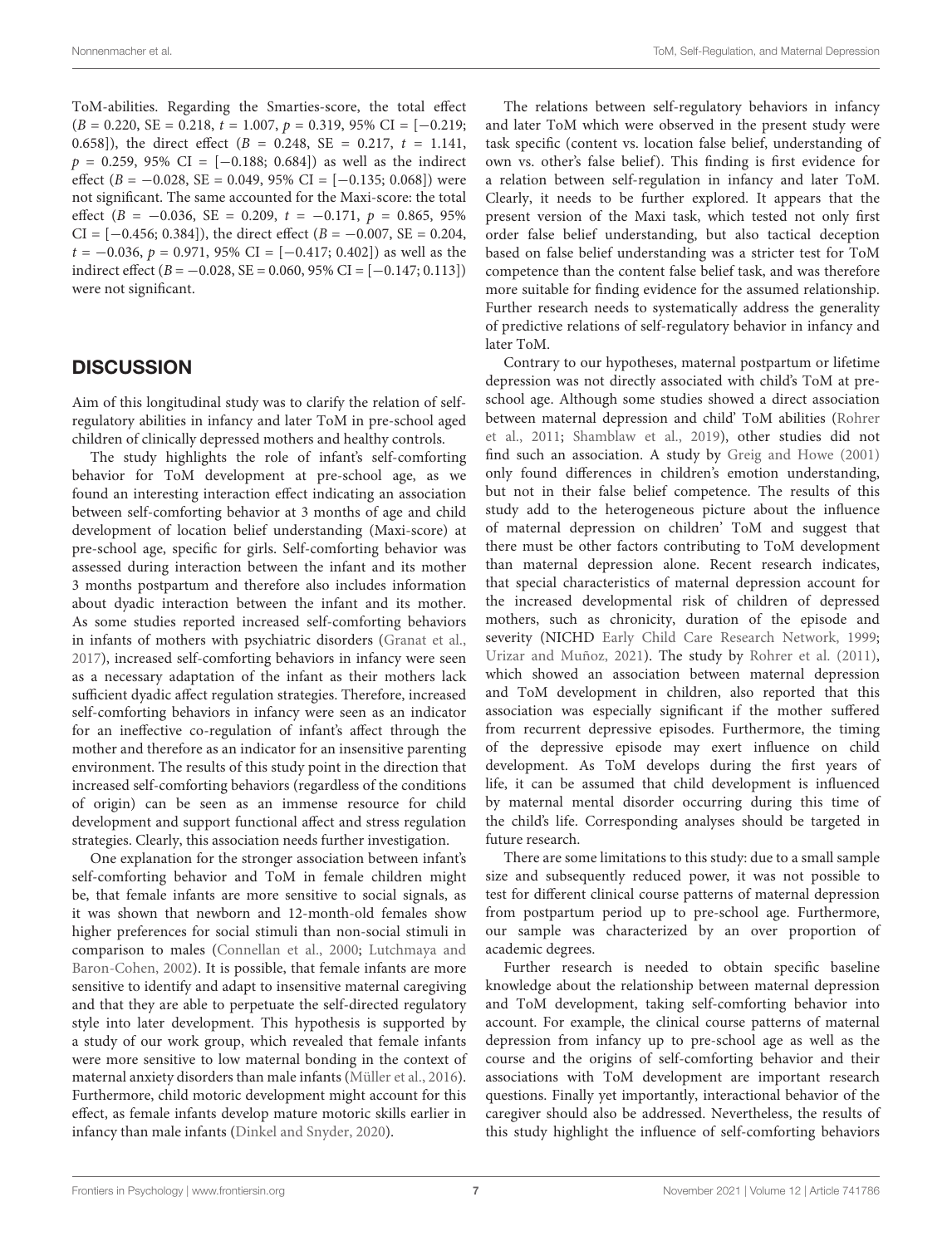in infancy for the development of ToM at pre-school age and shed further light on the discussion, how maternal depression influences child development.

# DATA AVAILABILITY STATEMENT

The raw data supporting the conclusions of this article will be made available by the authors on request.

# ETHICS STATEMENT

The studies involving human participants were reviewed and approved by the Heidelberg University Medical Faculty. Written informed consent to participate in this study was provided by the participants and the participants' legal guardian.

# **REFERENCES**

- <span id="page-7-16"></span>Ahun, M. N., Gapare, C., Gariépy, G., and Côté, S. M. (2021). Sex differences in the association between maternal depression and child and adolescent cognitive development: a systematic review and meta-analysis. Psychol. Med. 51, 1431–1440. [doi: 10.1017/S0033291721001689](https://doi.org/10.1017/S0033291721001689)
- <span id="page-7-25"></span>Arbeitsgruppe Deutsche Child Behavior Checklist (2000). Elternfragebogen für Klein- und Vorschulkinder (CBCL/1,5-5). Köln: Arbeitsgruppe Kinder, Jugendund Familiendiagnostik (KJFD).
- <span id="page-7-14"></span>Barnes, J., and Theule, J. (2019). Maternal depression and infant attachment security: a meta-analysis. Infant Ment. Health J. 40, 817–834. [doi: 10.1002/imhj.](https://doi.org/10.1002/imhj.21812) [21812](https://doi.org/10.1002/imhj.21812)
- <span id="page-7-1"></span>Beeghly, M., and Tronick, E. (2011). Early resilience in the context of parent–infant relationships: a social developmental perspective. Curr. Probl. Pediatr. Adolesc. Health Care 41, 197–201. [doi: 10.1016/j.cppeds.2011.02.005](https://doi.org/10.1016/j.cppeds.2011.02.005)
- <span id="page-7-27"></span>Bergant, A., Nguyen, T., Heim, K., Ulmer, H., and Dapunt, O. (1998). Deutsche übersetzung und validierung der "edinburgh postnatal depression scale. Dtsch. Med. Wochenschr. 123, 35–40. [doi: 10.1055/s-2007-1023895](https://doi.org/10.1055/s-2007-1023895)
- <span id="page-7-0"></span>Carpendale, J. I. M., and Lewis, C. (2004). Constructing an understanding of mind: the development of children's social understanding within social interaction. Behav. Brain Sci. 27, 79–151. [doi: 10.1017/s0140525x04000032](https://doi.org/10.1017/s0140525x04000032)
- <span id="page-7-11"></span>Carter, A. S., Garrity-Rokous, F. E., Chazan-Cohen, R., Little, C., and Briggs-Gowan, M. J. (2001). Maternal depression and comorbidity: predicting early parenting, attachment security, and toddler social-emotional problems and competencies. J. Am. Acad. Child Adolesc. Psychiatry 40, 18–26. [doi: 10.1097/](https://doi.org/10.1097/00004583-200101000-00012) [00004583-200101000-00012](https://doi.org/10.1097/00004583-200101000-00012)
- <span id="page-7-22"></span>Cohen, J. (1977). Statistical Power Analysis for the Behavioral Sciences (Rev. ed.). Hillsdale, NJ: Lawrence Erlbaum Associates, Inc.
- <span id="page-7-5"></span>Cole, P. M., Martin, S. E., and Dennis, T. A. (2004). Emotion regulation as a scientific construct: methodological challenges and directions for child development research. Child Dev. 75, 317–333. [doi: 10.1111/j.1467-8624.2004.](https://doi.org/10.1111/j.1467-8624.2004.00673.x) [00673.x](https://doi.org/10.1111/j.1467-8624.2004.00673.x)
- <span id="page-7-28"></span>Connellan, J., Baron-Cohen, S., Wheelwright, S., Batki, A., and Ahluwalia, J. (2000). Sex differences in human neonatal social perception. Infant Behav. Dev. 23, 113–118. [doi: 10.1016/S0163-6383\(00\)00032-1](https://doi.org/10.1016/S0163-6383(00)00032-1)
- <span id="page-7-7"></span>Coyl, D. D., Roggman, L. A., and Newland, L. A. (2002). Stress, maternal depression, and negative mother-infant interactions in relation to infant attachment. Infant Ment. Health J. 23, 145–163.
- <span id="page-7-9"></span>Danzig, A. P., Dyson, M. W., Olino, T. M., Laptook, R. S., and Klein, D. N. (2015). Positive parenting interacts with child temperament and negative parenting to predict children's socially appropriate behavior. J. Soc. Clin. Psychol. 34, 411–435. [doi: 10.1521/jscp.2015.34.5.411](https://doi.org/10.1521/jscp.2015.34.5.411)
- <span id="page-7-29"></span>Dinkel, D., and Snyder, K. (2020). Exploring Gender Differences in Infant Motor Development Related to Parent's Promotion of Play. Amsterdam: Elsevier Inc.
- <span id="page-7-30"></span>Early Child Care Research Network (1999). Chronicity of Maternal Depressive Symptoms, Maternal Sensitivity, and Child Functioning at 36 Months. Washington, DC: American Psychological Association.

# AUTHOR CONTRIBUTIONS

NN and MM equally contributed to analysis, and interpretation of the data, drafting of the manuscript, and approval of the final version. JT, A-LZ, and BS contributed to study and manuscript conception, interpretation of the results, and approval of the final version. CR contributed to study conception and design, drafting of the manuscript, and final approval of the final version. All authors contributed to the article and approved the submitted version.

# FUNDING

This study was supported by the Volkswagen Foundation (funding period 2009–2016) under Grant BAz II/83278 and Grant Az 86753.

- <span id="page-7-17"></span>Elsmén, E., Steen, M., and Hellström-Westas, L. (2004). Sex and gender differences in newborn infants: why are boys at increased risk? J. Mens Health Gend. 1, 303–311. [doi: 10.1016/j.jmhg.2004.09.010](https://doi.org/10.1016/j.jmhg.2004.09.010)
- <span id="page-7-10"></span>Fadda, R., and Lucarelli, L. (2017). Mother–infant and extra-dyadic interactions with a new social partner: developmental trajectories of early social abilities during play. Front. Psychol. 8:436. [doi: 10.3389/fpsyg.2017.00436](https://doi.org/10.3389/fpsyg.2017.00436)
- <span id="page-7-21"></span>Faul, F., Erdfelder, E., Buchner, A., and Lang, A. G. (2009). Statistical power analyses using G∗Power 3.1: tests for correlation and regression analyses. Behav. Res. Methods 41, 1149–1160. [doi: 10.3758/brm.41.4.1149](https://doi.org/10.3758/brm.41.4.1149)
- <span id="page-7-20"></span>Faul, F., Erdfelder, E., Lang, A.-G., and Buchner, A. (2007). G∗Power 3: a flexible statistical power analysis program for the social, behavioral, and biomedical sciences. Behav. Res. Methods 39, 175–191. [doi: 10.3758/BF03193146](https://doi.org/10.3758/BF03193146)
- <span id="page-7-2"></span>Feldman, R. (2007). Parent-infant synchrony and the construction of shared timing; Physiological precursors, developmental outcomes, and risk conditions. J. Child Psychol. Psychiatry 48, 329–354. [doi: 10.1111/j.1469-7610.2006.01701.x](https://doi.org/10.1111/j.1469-7610.2006.01701.x)
- <span id="page-7-18"></span>Field, A. (2013). Discovering Statistics Using SPSS, 4th Edn. London: Sage.
- <span id="page-7-8"></span>Field, T., Hernandez-Reif, M., and Diego, M. (2006). Intrusive and withdrawn depressed mothers and their infants. Dev. Rev. 26, 15–30.
- <span id="page-7-6"></span>Fonagy, P., Gergely, G., Jurist, E. L., and Target, M. (2002). Affect Regulation, Mentalization and the Development of the Self. New York, NY: Other Press.
- <span id="page-7-4"></span>Gianino, A., and Tronick, E. Z. (1988). "The mutual regulation model: the infant's self and interactive regulation and coping and defensive capacities," in Stress and Coping Across Development, eds T. M. Field, P. M. McCabe, and N. Schneiderman (Hillsdale, NJ: Lawrence Erlbaum Associates, Inc), 47–68.
- <span id="page-7-19"></span>Gopnik, A., and Astington, J. W. (1988). Children's understanding of representational change and its relation to the understanding of false belief and the appearance-reality distinction. Child Dev. 59, 26–37. [doi: 10.2307/1130386](https://doi.org/10.2307/1130386)
- <span id="page-7-3"></span>Granat, A., Gadassi, R., Gilboa-Schechtman, E., and Feldman, R. (2017). Maternal depression and anxiety, social synchrony, and infant regulation of negative and positive emotions. Emotion 17, 11–27. [doi: 10.1037/emo0000204](https://doi.org/10.1037/emo0000204)
- <span id="page-7-12"></span>Grant, K.-A., McMahon, C., and Reilly, N. (2010a). Maternal sensitivity moderates the impact of prenatal anxiety disorder on infant mental development. Early Hum. Dev. 86, 551–556. [doi: 10.1016/j.earlhumdev.2010.07.004](https://doi.org/10.1016/j.earlhumdev.2010.07.004)
- <span id="page-7-13"></span>Grant, K. A., McMahon, C., Reilly, N., and Austin, M.-P. (2010b). Maternal sensitivity moderates the impact of prenatal anxiety disorder on infant responses to the still-face procedure. Infant Behav. Dev. 33, 453–462. [doi:](https://doi.org/10.1016/j.infbeh.2010.05.001) [10.1016/j.infbeh.2010.05.001](https://doi.org/10.1016/j.infbeh.2010.05.001)
- <span id="page-7-15"></span>Greig, A., and Howe, D. (2001). Social understanding, attachment security of preschool children and maternal mental health. Br. J. Dev. Psychol. 19, 381–393. [doi: 10.1348/026151001166164](https://doi.org/10.1348/026151001166164)
- <span id="page-7-26"></span><span id="page-7-24"></span>Hahlweg, K. (1996). Fragebogen zur Partnerschaftsdiagnostik. Göttingen: Hogrefe.
- Hautzinger, M., Keller, F., and Kühner, C. (2009). BDI-II: Beck-Depressions-Inventar.Revision (2. Auflage). Frankfurt: Pearson Assessment.
- <span id="page-7-23"></span>Hayes, A. F. (2018). Introduction to Mediation, Moderation, and Conditional Process Analysis: A Regression-Based Approach, 2nd Edn. New York, NY: The Guilford Press.